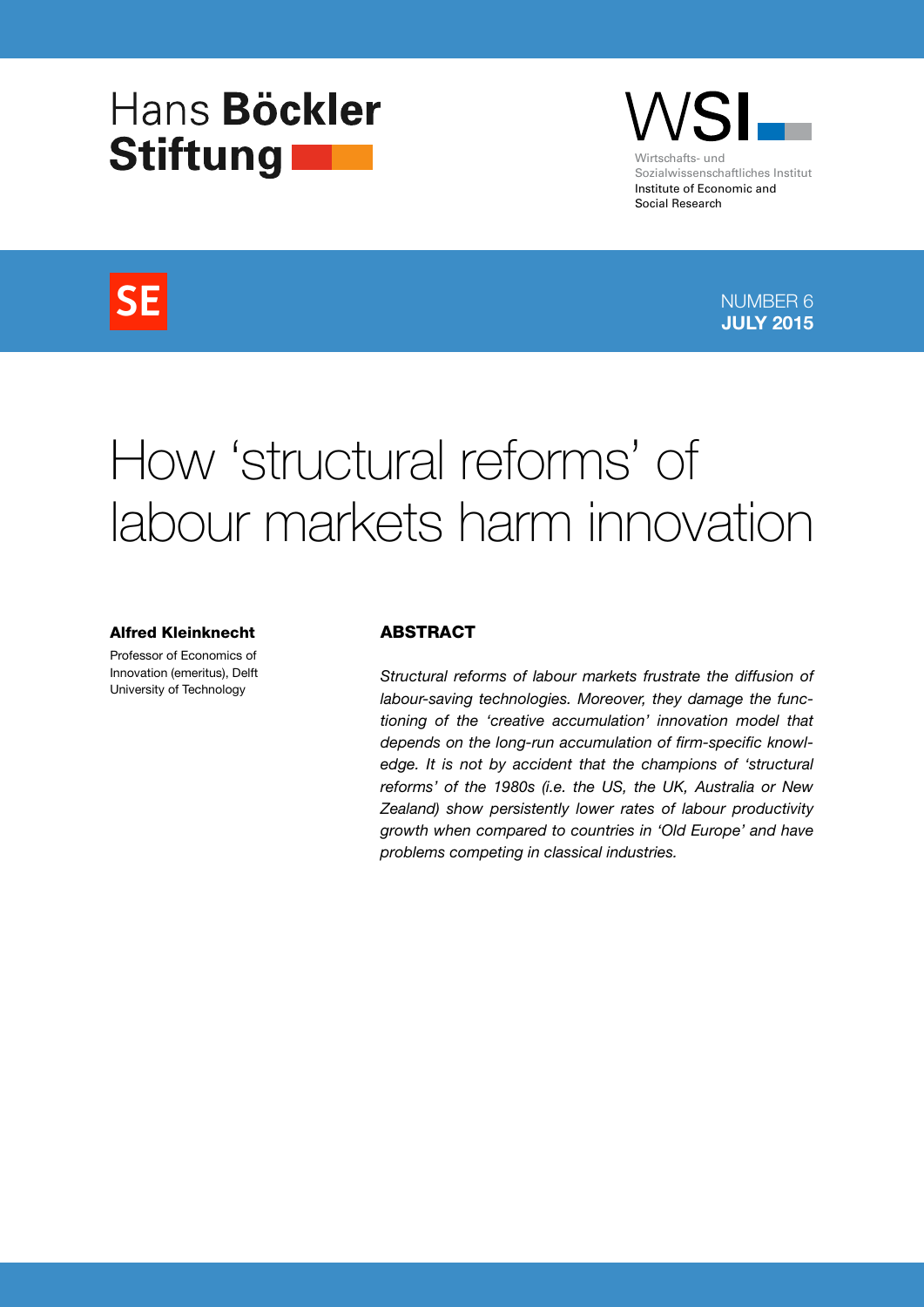### HOW 'STRUCTURAL REFORMS' OF LABOUR MARKETS HARM INNOVATION

In the slipstream of austerity, simple microeconomic diagnoses of unemployment have once more gained momentum: if supply of labour is greater than demand, wages should go down. Labour market rigidities, however, such as high minimum wages, generous social benefits, insider power and the wage-cartel of trade unions prevent downward wage flexibility. Their removal would increase allocative efficiency and reduce unemployment. Such neoclassical arguments, as well as Keynesian purchasing power counter-arguments, are well known. Less well known are arguments from innovation theory.

The innovation literature distinguishes two innovation models (e.g. Breschi et al. 2000): (1) The 'entrepreneurial' (garage business) model, also named the 'Schumpeter Mark I' model; and (2) the 'creative accumulation' innovation model, also referred to as the 'routinized' or 'Schumpeter Mark II' model. This paper argues that easier hire & fire and higher labour turnover will, in various ways, damage learning and knowledge management in the 'creative accumulation' innovation model that is based on accumulation of firm-specific knowledge. Besides, lower wage cost pressure will lead to an ageing capital stock, owing to a slow adoption of labour-saving technologies.

# BACKGROUND AND SOME STYLIZED FACTS

This paper is written against the background of a historically unique experience in the Netherlands. As an energy exporter, The Netherlands suffered from the Dutch Disease after the 1973 oil crisis when an overvalued Dutch Guilder led to loss of export market shares and high import penetration, followed by plant closures and massive job destruction. In the early 1980s, trade unions became so desperate that they volun-

EASIER HIRE & FIRE AND HIGHER LABOUR TURNOVER WILL, IN VARIOUS WAYS, DAMAGE LEARNING AND KNOWLEDGE MANAGEMENT IN THE 'CREATIVE ACCUMULATION' INNOVATION MODEL

tarily agreed to sacrifice wages in exchange for the promise of jobs. Keynesian concerns about lack of domestic demand were opposed by the argument that, in a small open economy, modest wages would create extra demand through export surpluses. This strategy worked: the collapse of jobs stopped and employment growth resumed quite strongly. Encouraged by this experience, trade unions continued making very modest wage claims again and again. Over a long period, The Netherlands had large current account surpluses, became the champion of job creation in Europe, and a broad national consensus emerged about the merits of modest wage claims ('loonmatiging').

In my various criticisms of the Dutch loonmatiging, I noted three stylized facts: (1) In spite of very modest wage increases, the growth of Dutch GDP differed little from the EU average. (2) Dutch labour productivity growth (i.e. growth of GDP per working hour) was far below the EU average. And (3) Dutch employment growth was far *above* the EU average. Note that the three observations have a tautological relation: with a given GDP growth, the growth of GDP per working hour determines numbers of working hours. By the way, job creation in the Netherlands was even more impressive as labour hours were distributed over large numbers of part-time workers, notably women.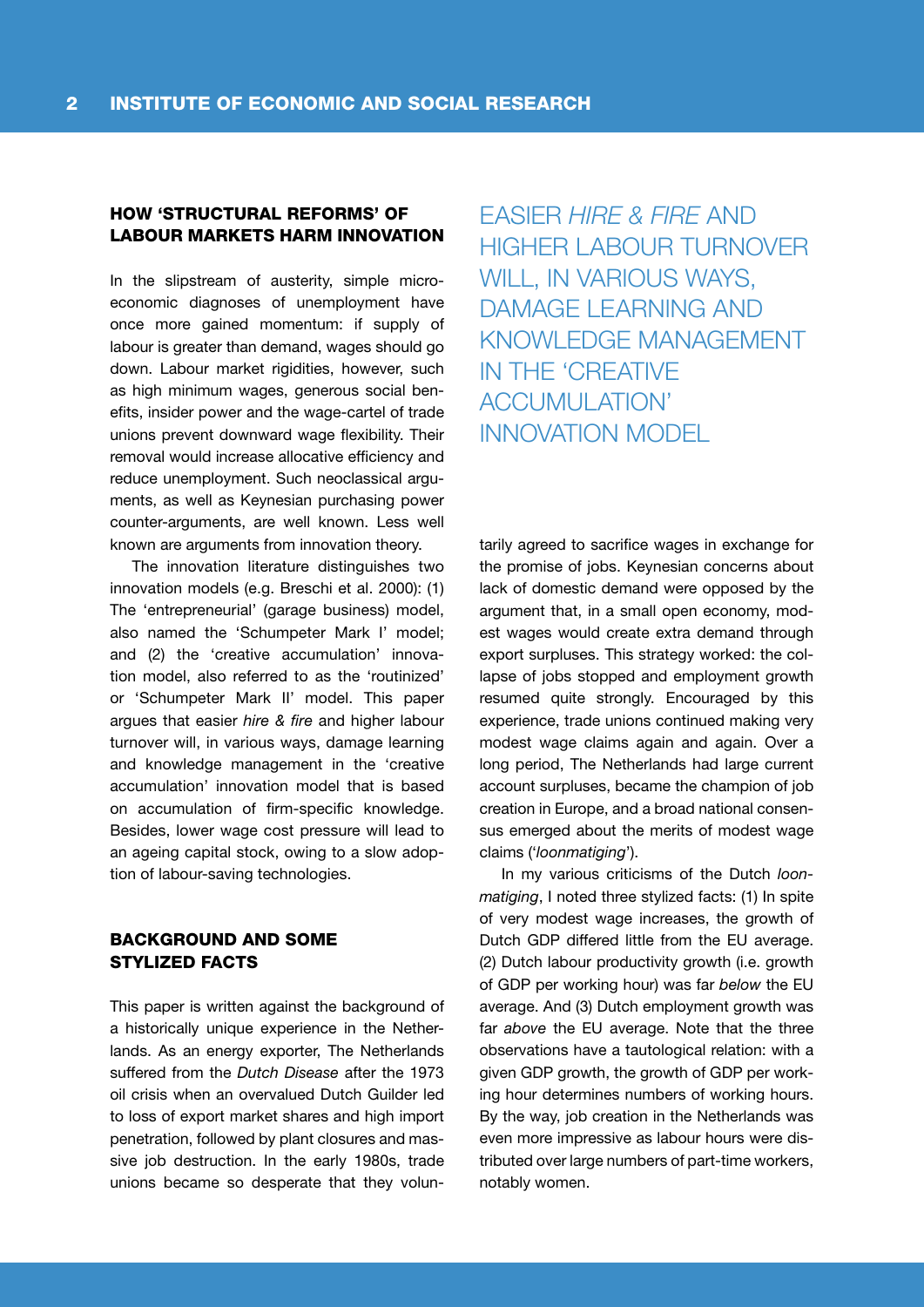My hypothesis that modest wage claims cause low labour productivity growth was heavily contested at the time (e.g. Janssen 2004). Meanwhile, it received support from panel data analyses by Vergeer & Kleinknecht (2011, 2014), covering 19 OECD countries (1960-2004). As the subject was highly controversial in the country, Vergeer & Kleinknecht tried out different estimation techniques and applied a whole battery of robustness tests. In the many versions of their estimates, it turned out that a one per cent change in wages causes a 0.3 - 0.5% change in the growth of GDP per working hour. Theoretical explanations relate to neoclassical factor substitution, vintage effects, induced innovation and (lack of) creative destruction (for detailed discussions see Vergeer & Kleinknecht 2011, 2014; Naastepad & Kleinknecht, 2004).

The variety of capitalism literature distinguishes two stylized models of capitalism: Liberal Market Economies (LME) and Coordinated Market Economies (CME) (Hall & Soskice, 2001). When comparing the LMEs (i.e. US, UK, Australia, New Zealand and Canada) in the sample to a group of CMEs of 'Old Europe' (i.e. EU-12), four stylized facts emerged: (1) Real wage growth in LMEs is much more modest than in the CMEs. Obviously, the deregulation of labour markets in Reagan and Thatcher style has disciplined labour, resulting in low wage claims. (2) Despite differences in wage growth, long run GDP growth differs only little between the two groups of countries, LMEs doing somewhat better during the build-up of financial bubbles before 2008. (3) Growth of GDP per working hour is substantially lower in LMEs compared to the CMEs of Old Europe. And (4), as a consequence of all this, LMEs create more jobs. In fact, this goes pretty in parallel to what we observed above when comparing the Netherlands with the EU.

It is interesting to note that such observations from macro data are consistent with observations from firm-level data. In a sample of Dutch companies, it turned out that companies with typical Anglo-Saxon HRM practices (i.e. employing lots of people on externally flexible contracts) pay lower hourly wages, have the same sales growth, but have lower labour productivity growth (and hence more job growth) when compared to companies that employ more people on standard (tenured) contracts (Kleinknecht et al. 2006).

# HOW CAN STRUCTURAL REFORMS DAMAGE INNOVATION?

How to explain that 'flexible' work practices (or hire and fire labour markets in LMEs) seem to damage innovation and productivity growth? There are four groups of arguments.

#### Less (firm-specific) training

Easier firing and shorter job durations make firmsponsored training less attractive. Moreover, if there is no long-run commitment to the firm, employees themselves might be more interested in being trained in broad, general knowledge that improves their external employability, rather than in firm-specific training (Belot & Ours 2002).

# Higher transaction costs and stronger Pigouvian externalities

Offering long-term jobs and a fair personnel policy can be interpreted as an investment in trust and loyalty of workers, which reduces transaction costs. For example, Naastepad & Storm (2005) show that firms in deregulated Anglo-Saxon labour markets have substantially thicker management bureaucracies than firms in 'Old Europe'. Less loyalty can also lead to an easier leaking of trade secrets and technological knowledge to competitors, thus increasing market failure through externalities.

In addition, higher labour turnover is, in itself, an important channel for externalities. Brouwer & Kleinknecht (1999), using micro-data from the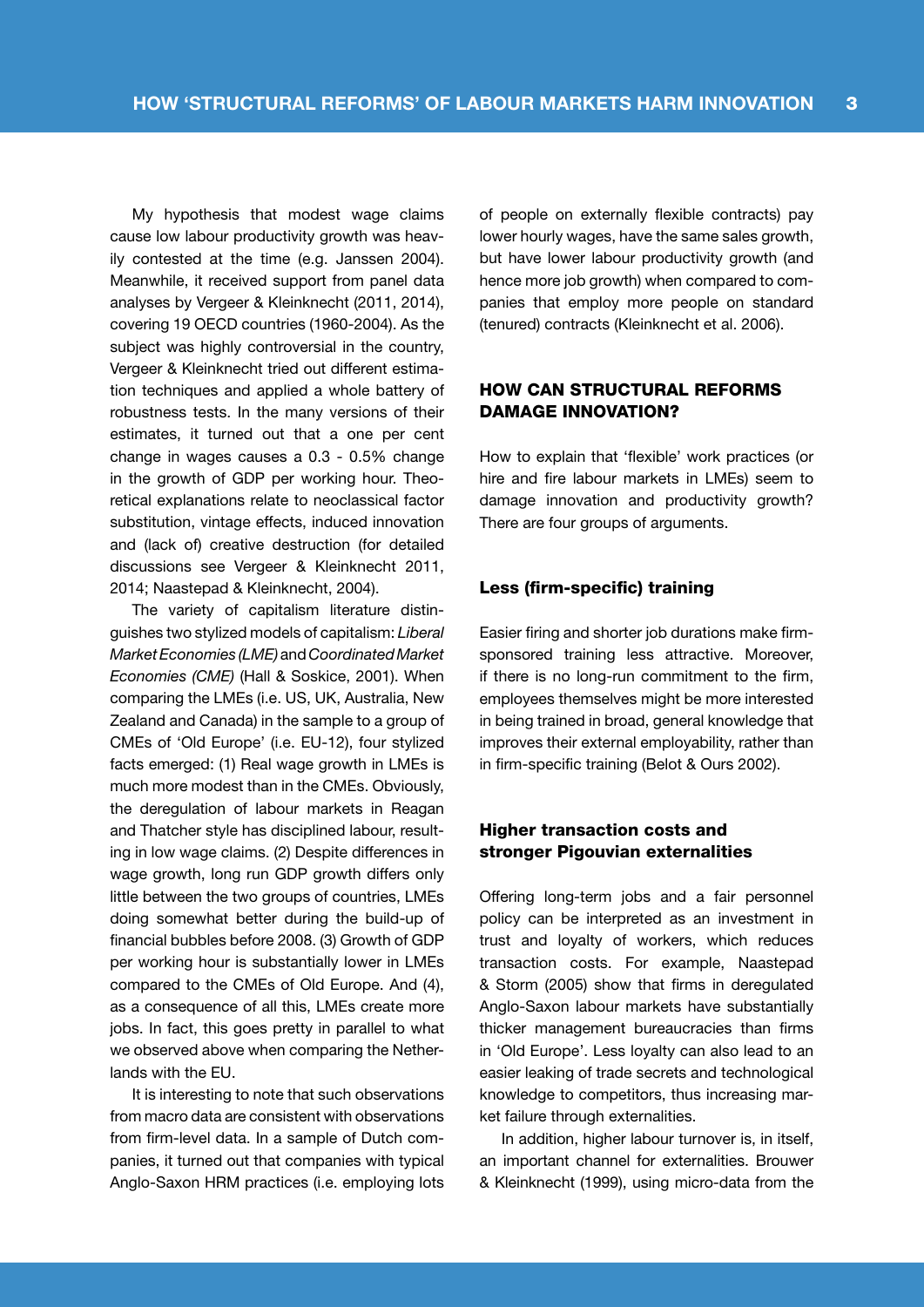European Community Innovation Survey (CIS), find that innovative entrepreneurs in the Netherlands judge the 'keeping of qualified personnel in the firm' to be an important mechanism for protection of intellectual property against imitators. It ranks third on a Likert scale measure, behind 'lead time on competitors' and 'secrecy', while patent protection ranks only fourth. The high score of 'secrecy' underlines the importance of loyalty, while the 'keeping of qualified people' hints at the importance of (idiosyncratic) 'tacit knowledge' (Polanyi 1966) for protecting a competitive advantage from innovation from imitators.

#### Weak management

Under ease of firing, people will not so easily contradict their bosses. Lack of critical feedback may favour autocratic management practices that make poor use of knowledge from the shop floor. Moreover, people who are easy to fire have motives for hiding information about how their work could be done more efficiently. Lorenz (1999) argued in this context that the successful implementation of automation technology often requires the knowledge from experience of the people who still do the work that is to be automated. If they are easy to fire, they will not collaborate. Acharya et al. (2010) give empirical evidence from patent data for a similar argument: Ease of firing creates a culture of risk-aversion. Good protection against dismissal makes it difficult punishing those responsible for failed innovation projects. Hence, with better firing protection, people are ready to engage in more risky, but potentially more valueenhancing innovative solutions.<sup>1</sup>

# Weak performance of the 'creative accumulation' innovation model

While the 'entrepreneurial' (garage business) model relies mainly on general and generally available knowledge, the 'creative accumulation' innovation model draws heavily on historically accumulated and firm-specific knowledge, amongst which tacit knowledge that is 'embodied' by workers (Polanyi 1966). In other words, firm performance depends not only on current R&D but also on what has been learned from (often incremental) product, process and systems development in previous years or even decades. Such knowledge accumulation is favoured by continuity of personnel. By the way, recent refinements of firm-level analyses show that the negative impact of flexible work on innovation and labour productivity holds for firms in sectors that tend towards a 'creative accumulation' (or 'Schumpeter Mark II') innovation model; it does not hold in sectors that tend more towards a garage business innovation model (Kleinknecht et al. 2014, Vergeer et al. 2015).

The above implies strong complementarities between labour market institutions and innovation models. It can explain why the US, in spite of a hire & fire labour market, performed quite well in the Garage Business-phase of IT during the 1980s and 1990s. It also explains why, after the Reagan Revolution, the US had great difficulties in competing against German and Japanese suppliers in mature industries such as automobiles or steel. It explains why Detroit, unlike Wolfsburg, is today a dying city. It may also have an impact on the new giants in Silicon Valley: as they gradually move towards a 'creative accumulation'-regime in which path-dependent learning and accumulation of firm-specific and tacit knowledge becomes more important, the hire & fire US labour market may no longer be a favourable environment for them.

Finally, progress in the (incremental) improvement of products, processes or systems in a 'creative accumulation' model requires an increasing division of labour between specialists. Thanks to Adam Smith's famous pin factory example, economists recognize the importance of specialization and division of labour for productivity. The latter makes workers more productive within the firm. In the case of firing,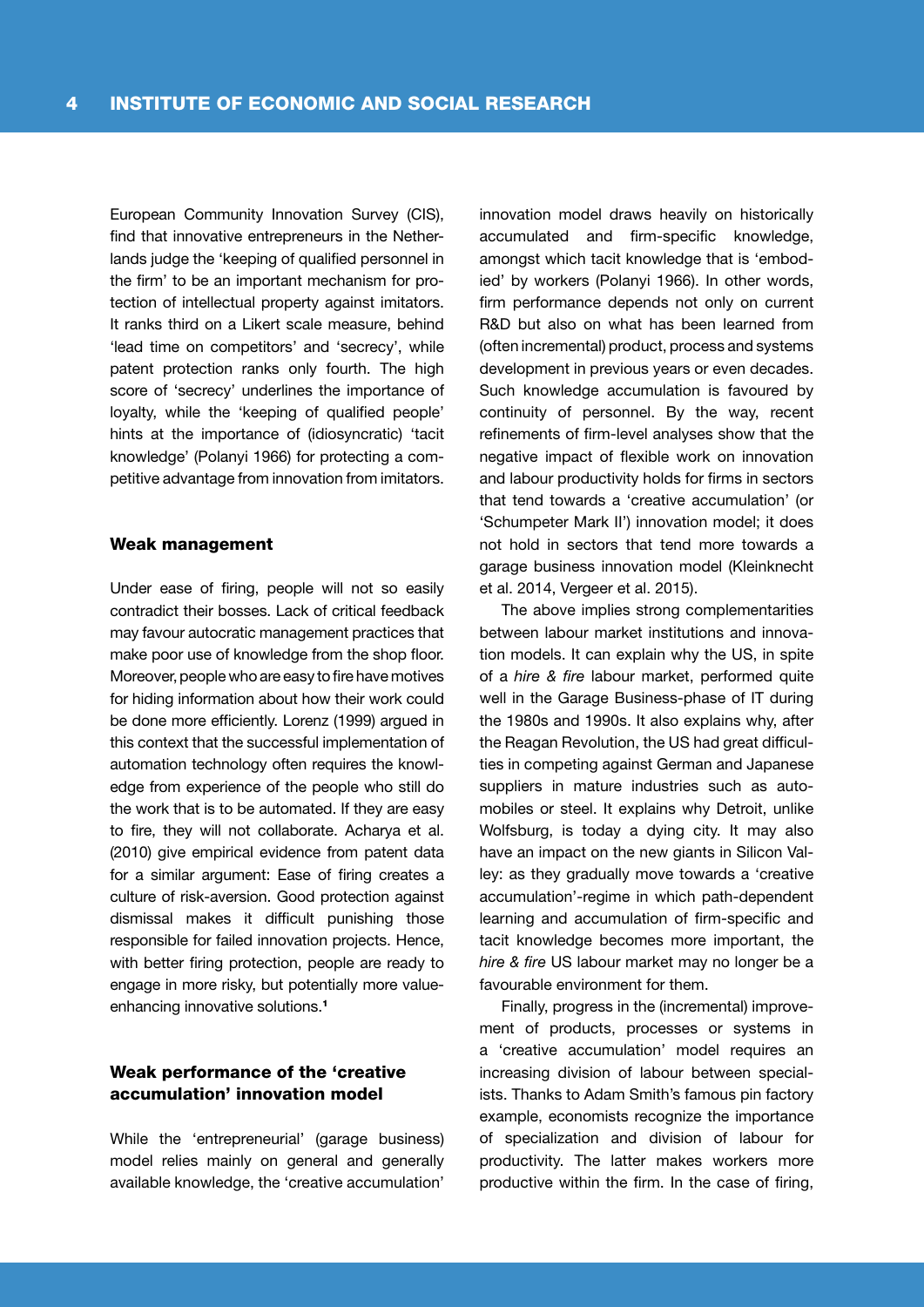however, narrow specialization can make them vulnerable on the external job market. Hence, if they have no well-protected insider position, employees have incentives for becoming broad generalists, rather than narrow specialists.

# WALRAS VERSUS SCHUMPETER: THE BIG TRADE-OFF

In a Walrasian General Equilibrium perspective https://en.wikipedia.org/wiki/General\_equilibrium theory), every obstacle to the 'free' working of markets will reduce the market system's ability to achieve equilibrium and allocate scarce resources efficiently. This seems to support the removal of labour market rigidities through structural reforms.

In a Schumpeterian innovation perspective, however, labour market rigidities can be useful. The rationale is that, in the field of innovation, market failure is the rule rather than the exception. Innovation itself might be defined as a deliberate effort at creating an imperfect market with entry barriers: A new product that is hard to imitate is a source of monopoly profits. The perspective of high (and fairly persistent) monopoly profits gives strong incentives for investment in risky and uncertain innovation projects. In a Walrasian perspective, however, monopolies are undesirable as they lead to welfare losses.

INNOVATION ITSELF MIGHT BE DEFINED AS A DELIBERATE EFFORT AT CREATING AN IMPERFECT MARKET WITH ENTRY **BARRIERS** 

In innovation policy, often one sort of market failure needs to be introduced in order to cure another one. The most important source of market failure lies in the public goods character of knowledge. We try to repair the latter through patents, copyrights or trademark systems while such systems are far from perfect. Moreover, artificial monopolies are undesirable from a (static) Walrasian viewpoint as they lead to welfare losses. Similar arguments hold for labour market institutions. For example, Walrasian economists might wish to abolish the wage cartel of trade unions and achieve downward wage flexibility. From a Schumpeterian view, however, one can argue that rising wages (being imposed on everyone in a sector) force technological laggards to either modernize their equipment or go out of business. In other words, thanks to the labour market rigidity of centralized wage bargaining, strong trade unions can enforce a more rapid adoption of productivity enhancing equipment.

Or we can interpret strong protection against firing and lengthy job durations as an investment in trust and loyalty. The latter reduce transaction costs for monitoring and control; they reduce the leaking of knowledge to competitors and make the accumulation of (tacit) knowledge easier. All of this allows innovative market leaders to better defend their monopoly profits from innovation against imitators, thus making their innovative efforts more rewarding.

In conclusion, what is 'good' in a Walrasian perspective ('how can we allocate scarce resources efficiently?') can be 'bad' in a Schumpeterian view ('how can we make resources less scarce through innovation?'). Structural reforms of labour markets abolish useful rigidities. In so far as such reforms took place, they were successful in reducing labour productivity growth (i.e. growth of GDP per hour) and, in doing so, they increased labour input at a given rate of GDP growth.

The latter not only holds for the champions of deregulation of the 1980s (i.e. US, UK, New Zealand, Australia, see Vergeer & Kleinknecht 2011),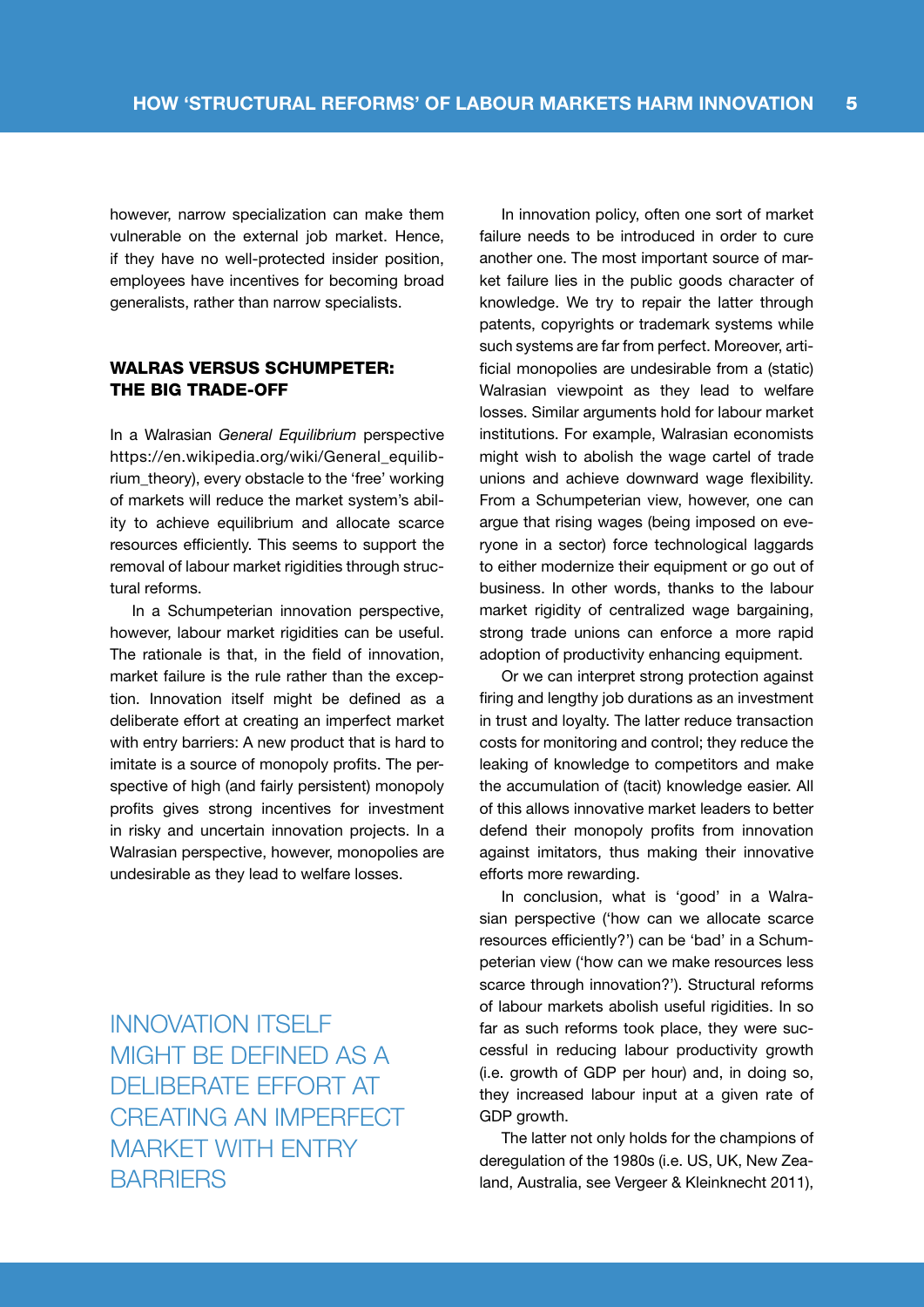but also for an increasing number of European countries. For example, the Italian labour market was made more flexible through reforms at the end of the 1990s. During the 2001-13 period, aggregate Italian labour productivity growth was zero. Analyses of Italian firm-level data show that the slowdown of labour productivity growth was significantly related to the use of the new flexible options (Lucidi & Kleinknecht, 2010). Something similar, though less pronounced, happened in Germany. Germany still achieved a 2.2 per cent annual growth of GDP per working hour during its 'sick man of Europe' period (1991-2001). But during 2006-13, i.e. after the German labour market reforms (known as the Hartz-Reforms), this growth rate went down to 0.9 per cent (calculations from www.ggdc.net/Total Economy Database). Of course, this downside has an upside: thanks to low labour productivity growth, Germany has now, at a given rate of GDP growth, a higher growth of labour input, and many are happy about this.

What is wrong about the latter? First, low labour productivity growth means that there is less extra income to be distributed per hour worked, making the financing of welfare state arrangements more difficult. This is a severe problem as many OECD countries face a shrinking working population and a growing proportion of pensioners. With higher labour productivity growth, negative consequences for income growth from demographic change could be compensated more easily. Second, in spite of low labour productivity growth, people at the top of the income distribution still achieve high income growth; the almost unavoidable consequence is the creation of a growing class of working poor with precarious jobs at the bottom of the labour market.

To conclude: it would have been a more intelligent solution if we maintained labour markets with good insider protection and high wage cost pressures. This would have triggered a quick diffusion of labour saving technology, thus exploiting more fully the potential of the IT-revo-

lution. Moreover, high wage cost pressure would have supported the Schumpeterian process of 'creative destruction' in which innovative market leaders see off technological laggards competitively, thus increasing the average quality of entrepreneurship (Kleinknecht 1998). If all this leads to a slow (or more likely: negative) growth of labour input, trade unions can still reduce labour supply by going for shorter working weeks, thus absorbing high labour productivity gains. Economists know that leisure time has positive utility. Instead, the supply-side labour market reforms create a growing number of people who have to work harder and longer for less money. Ironically, this reminds us of the centrally planned economies of former Eastern Europe: everybody had work, but many were trapped in low-productive and low-paid jobs.

### **NOTES**

1. Acharya et al. conclude that 'innovation and growth are fostered by stringent laws governing dismissal of employees, especially in the more innovation-intensive sectors. Firm-level tests within the United States that exploit a discontinuity generated by the passage of the federal Worker Adjustment and Retraining Notification Act confirm the cross-country evidence.' (2010, p. 1).

#### **REFERENCES**

- Acharya, Viral V., Ramin P. Baghai & Krishnamurthy V. Subramanian (2010). 'Labour laws and innovation', NBER Working Paper 16484. Cambridge, MA: National Bureau of Economic Research.
- Belot, M., Boone, J. & Van Ours, J. (2002). 'Welfare effects of employment protection', CEPR Discussion Paper, no. 3396.
- Breschi, S., Malerba, F. & Orsenigo, L. (2000). 'Technological regimes and Schumpeterian patterns of innovation', Economic Journal, vol. 110 (463), April, 388-410.